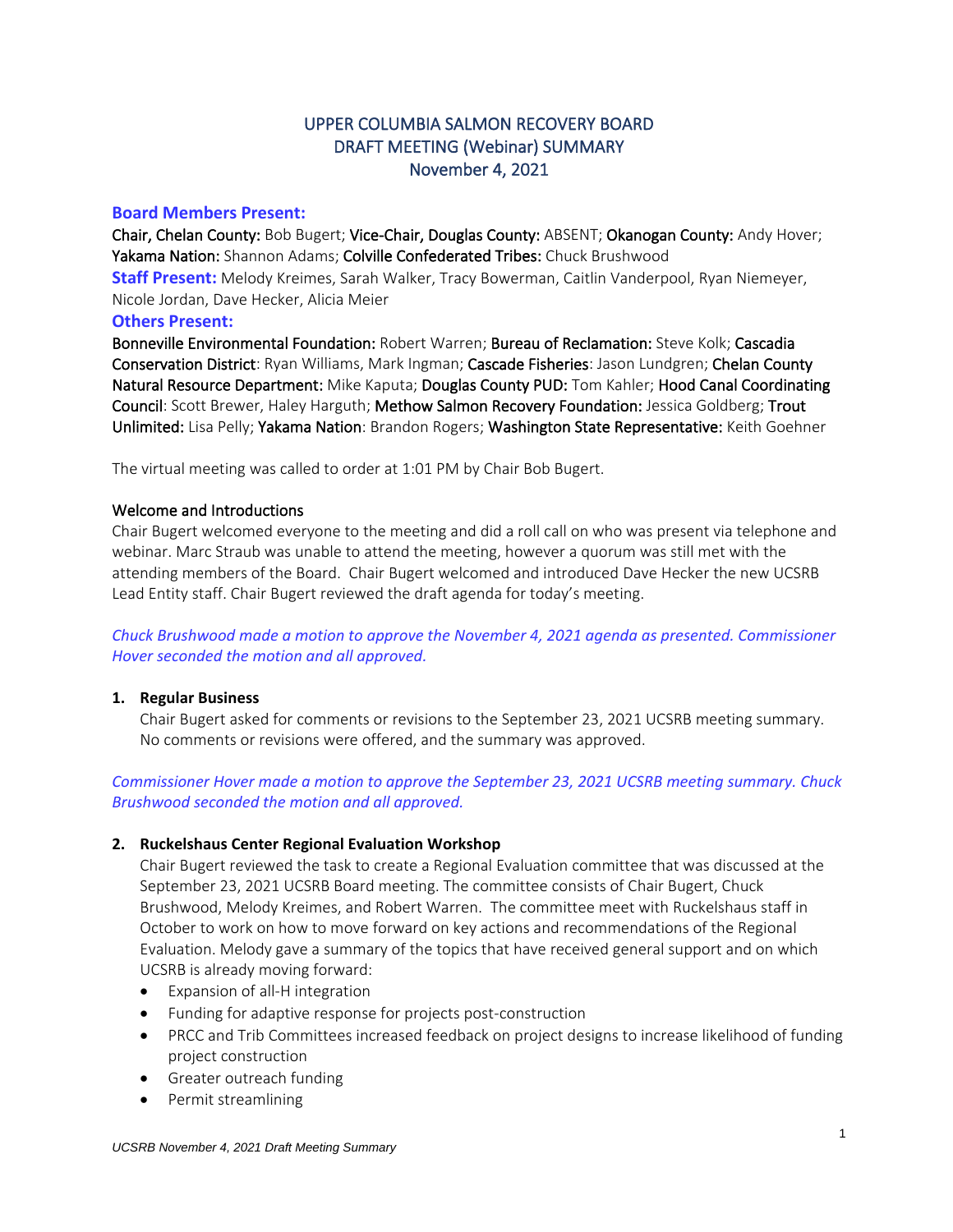Melody also reviewed a list of other topics that have come up after discussions with WAT's, Implementation Team, RTT, and sponsors over the last several months.

- Reinstate dedicated NOAA Fisheries salmon recovery coordinator for the region
- Contracted "on-call" engineer to help sponsors with complexities of permitting
- Develop strategy to better understand and integrate the social, cultural and/or economic aspects of salmon recovery to build broader support for projects, perhaps using contracted social scientist.
- Greater clarity on the role of the Implementation Team

The current goal of this workshop is to explore and discuss these topics. The following questions were raised by the Board members which concluded in discussion from Board members, UCSRB staff, and partners.

- What would be the goal of the on-call engineer be?
	- $\checkmark$  This would be pre-design work for any sponsors in assessing viability of a project and potential roadblocks at a high level. This would be a small portion of money/retainer for an on-call engineer. Not proposing to bring an engineer on staff at UCSRB
	- ✓ Sponsors agreed that it wouldn't hurt to have an on-call engineer as a resource for pre-design questions on projects. TU and CF have used pro-bono Engineers in pre-design work, who they then contract with when they receive project design funding.
	- $\checkmark$  One concern was having two separate engineers looking at a project from a feasibility perspective and then turning it over to another design engineer. Better to bring in a firm to look at the project and carry it all the way through.
	- $\checkmark$  Determination of an on-call engineer is not a high priority in moving projects forward. Current struggles are:
		- How to get the difficult large-scale projects which will need more money to complete?
		- Focus on landowner communications to target these large-scale targeted reaches (whole scale ecosystems). Need for engineer on retainer would be useful for large reach-scale.
		- FEMA requirements for modeling efforts to help reduce the cost.
- Potential need of a social scientist and economist
	- $\checkmark$  Scott Brewer and Haley Harguth with Hood Canal Coordinating Council (HCC) discussed how integrating social science/economic info their region has aided their watershed action plan. The Hood Canal area relies heavily on natural resources such as fish and shellfish so the importance of natural resources to human wellbeing is critical. In 2014, HCCC went through a robust process to determine socioecononmic local indicators. One outcome of this work was to establish a Shellfish Initiative Action Plan.
	- $\checkmark$  Another example is Puget Sound Partnership Vital Signs, which are used to measure ecosystem health that guide the assessment of progress toward Puget Sound salmon recovery goals. These indicators are specific measures of Puget Sound conditions, including human wellbeing[. https://www.psp.wa.gov/evaluating-vital-signs.php](https://www.psp.wa.gov/evaluating-vital-signs.php)
	- $\checkmark$  Chelan County Natural Resource Department shared local indicators as sponsored by the Port. <http://chelandouglastrends.com/index.cfm>
		- It was noted that these trends appear to be mostly summary level economic and quantitative indicators that do not provide much by themselves to inform resource decision making. Whereas the HCC work is measuring public involvement in stewardship and direct public involvement in cultural practices.
		- These indicators are not integrated into the salmon recovery effort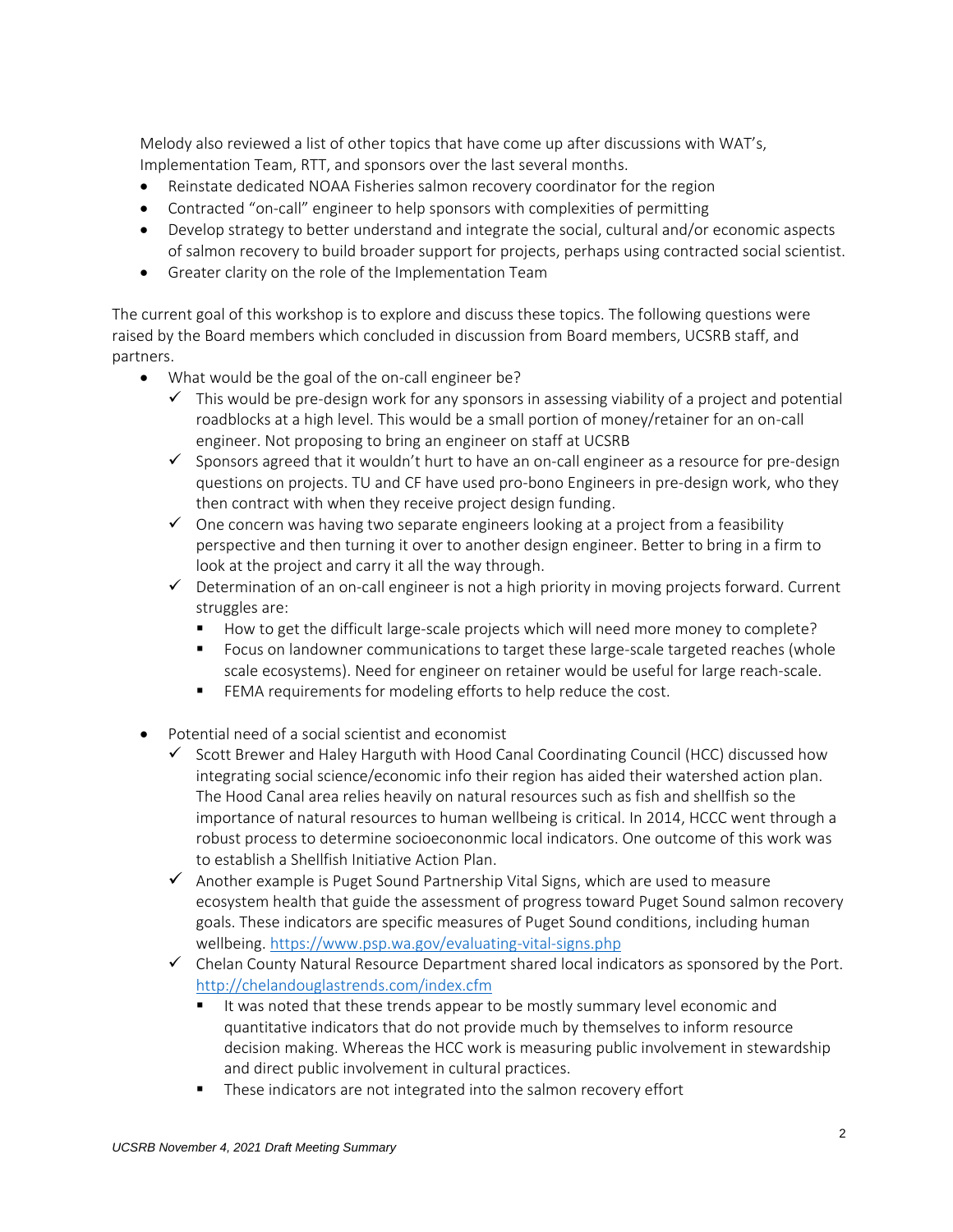Some discussions from the Board and sponsor included:

- Participants are struggling to understand how an outside social scientist can help us better understand and address social and cultural barriers expanded salmon recovery.
- It isn't simply finding win-win ways for salmon habitat projects to also benefit landowners, irrigation districts, and humans. There are true cultural differences between the salmon recovery "communities" and many of the communities in the UC.
- If we want to better understand UC community members, for example in Johnson Creek area, we don't need a social scientist out there, we need to listen to the ranchers. Many ranchers still have concerns associated with salmon habitat restoration and ESA-listed fish restricting their land uses.
- Salmon recovery practitioners need to gain trust through personal relationships and address false dichotomy that it is fish or farms. We can have both.
- Sponsors utilizing UCSRB Board members for communication with landowners.

Other ideas discussed related to how to improve regional recovery efforts:

- Keep working towards larger-scale/whole reach projects. Infrastructure Bill for funding may help. UCSRB has worked with sponsors to develop list of potential infrastructure projects, tribes are doing the same. UCSRB staff actively messaging to agencies re: UC needs for infrastructure project funding.
- Some strategic thinking/planning around our implementation strategy. UCSRB is initiating Prioritization Step 3: Feasibility Assessment close coordination with RTT, WATs, etc. This should help the region identify specific bottlenecks to implementing high priority projects, and daylight what, if anything, can be done to address those. Some examples might be:
	- 1. Funding coordination needed for multimillion dollar projects
	- 2. Technical support for designing and permitting highly complex projects
	- 3. Building social capital this leads us back to how will we gain a better understanding of how to do this. If we knew how to do this, wouldn't we be doing so already? We do know where we have unwilling landowners, but perhaps we need to better understand the landowners concerns
- Need to accelerate all-H integration efforts because we will not be able to achieve recovery goals through habitat restoration alone.

### *Next Steps*:

• *Melody, Chair Bugert, Chuck Brushwood, and Robert Warren meet and bring findings to February Board meeting.* 

### 4. **Break**

### 5. **UCSRB Executive Director Hiring Process**

Melody reviewed the steps and timeline of a hiring process for a new Executive Director (ED) that includes both UCSRB staff rep and Board members to ensure a successful transition. Chair Bugert and Commissioner Hover will be available to join in weekly staff meetings to discuss staff concerns and to take a more active role until a new ED is hired. The first review of applications will be December 2 when the Board will be given a form to review and rank all the candidates based on job requirements to determine if there are sufficient applicants to move forward with interviews or to extend or expand the search. The Board discussed having flexibility in the hiring process for second interviews, candidates meeting the staff and partners, etc.